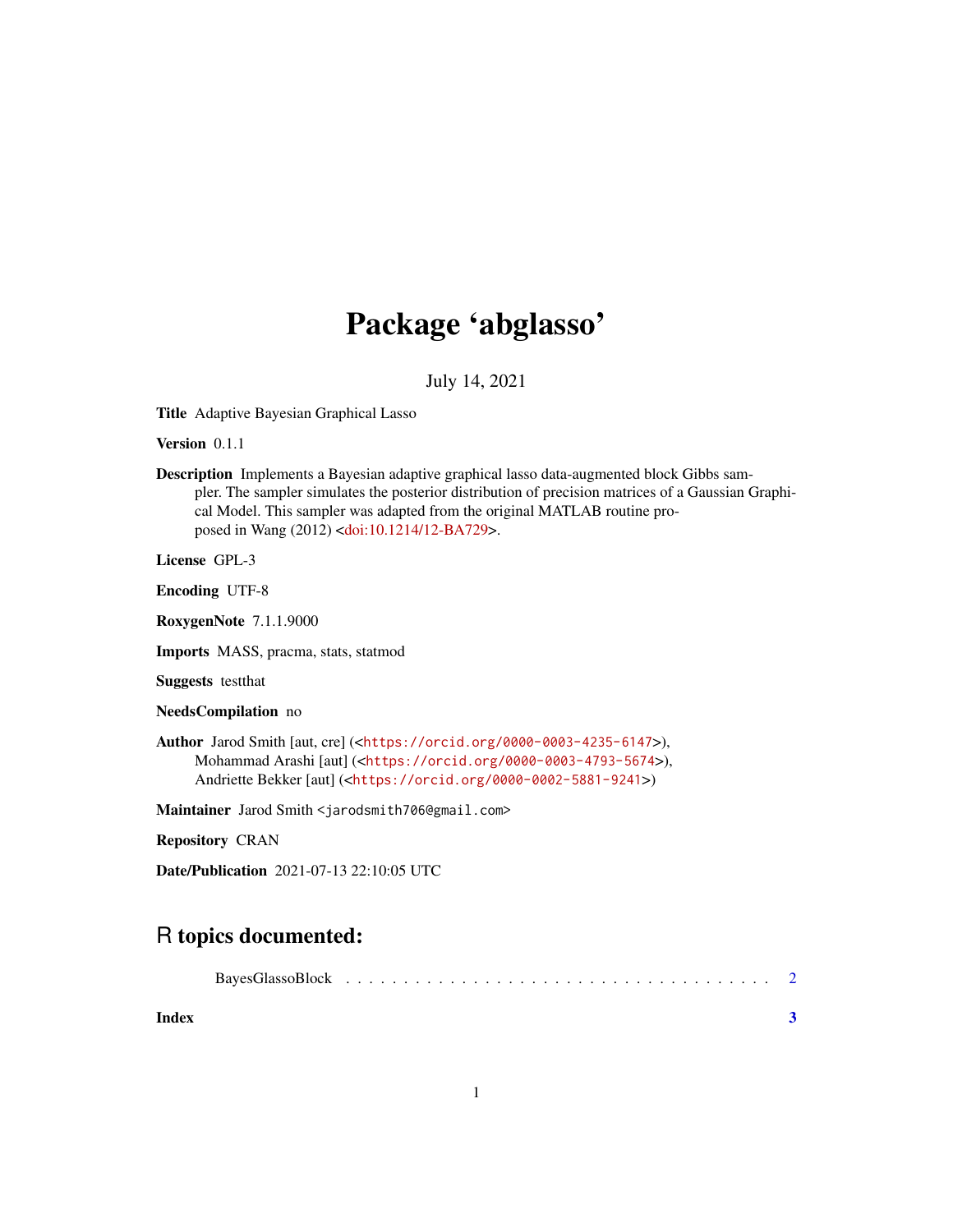<span id="page-1-0"></span>

#### Description

A Bayesian adaptive graphical lasso data-augmented block Gibbs sampler. The sampler is adapted from the MATLAB routines used in Wang (2012).

#### Usage

BayesGlassoBlock(X, burnin = 1000, nmc = 2000)

#### Arguments

| X      | Numeric matrix.                                         |
|--------|---------------------------------------------------------|
| burnin | An integer specifying the number of burn-in iterations. |
| nmc    | An integer specifying the number of MCMC samples.       |

#### Value

list containing:

Sig A p by p by nmc array of saved posterior samples of covariance matrices.

Omega A p by p by nmc array of saved posterior samples of precision matrices.

Lambda A 1 by nmc vector of saved posterior samples of lambda values.

#### References

Wang, H. (2012). Bayesian graphical lasso models and efficient posterior computation. *Bayesian Analysis, 7*(4). doi: [10.1214/12BA729.](https://doi.org/10.1214/12-BA729)

#### Examples

```
# Generate true covariance matrix:
p <- 10
n <- 50
SigTrue <- pracma::Toeplitz(c(0.7^rep(1:p-1)))
CTrue <- pracma::inv(SigTrue)
# Generate expected value vector:
mu \leftarrow \text{rep}(\emptyset, p)# Generate multivariate normal distribution:
set.seed(123)
X <- MASS::mvrnorm(n,mu=mu,Sigma=SigTrue)
abglasso_post <- BayesGlassoBlock(X,burnin = 1000,nmc = 2000)
```